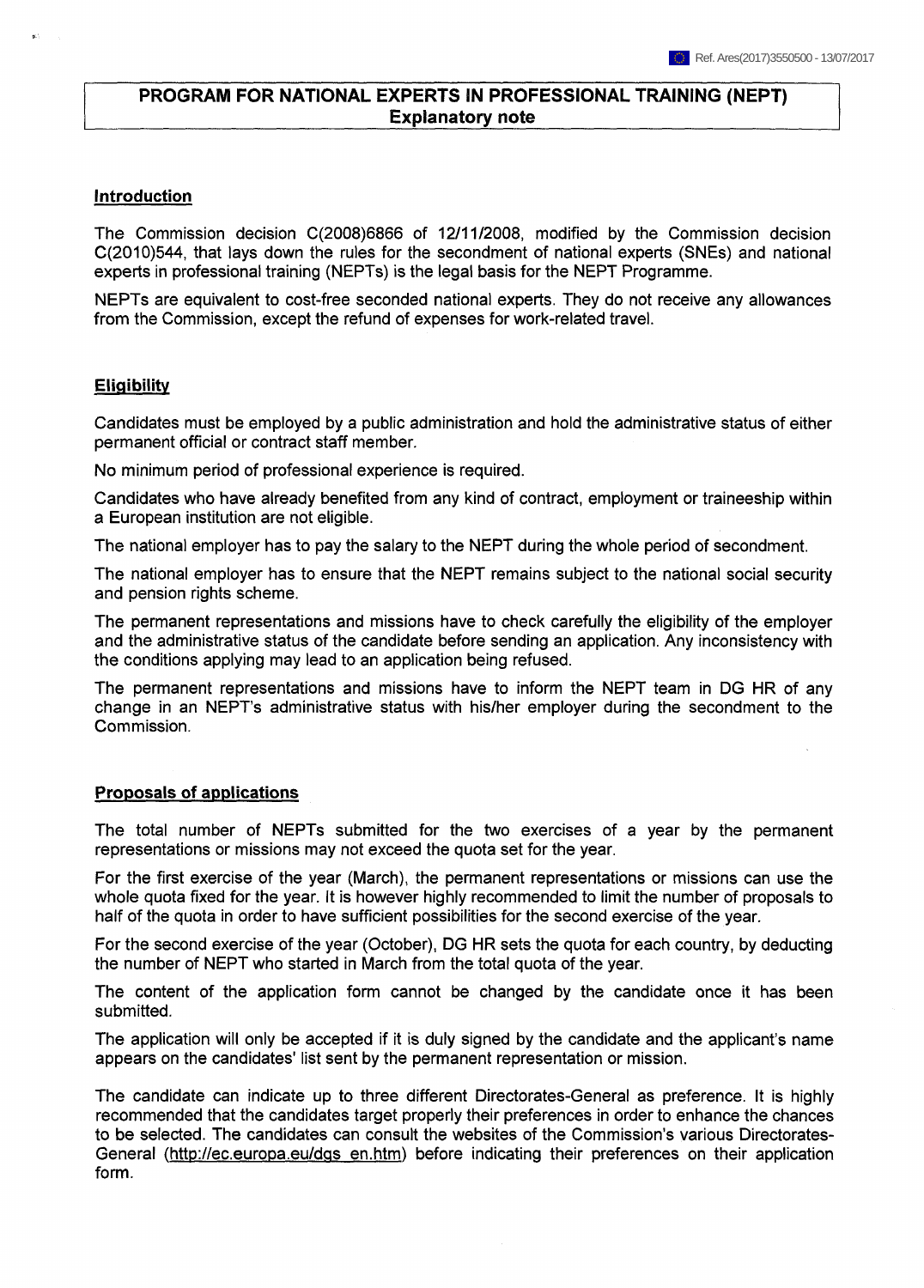Article 33 of the applicable Commission decision specifies: **'The duration of the training shall be fixed at the outset and may not be changed or extended'.** Candidates and their employers are therefore asked to keep their commitments once the candidates have been selected.

# **Selection procedure of the candidates by the Commission services**

The preferences of Directorates-General as indicated in the application form cannot be modified once the application has been submitted.

The Directorates-General will generally select the candidates whose professional experience and/or studies are relevant to their activities.

During the selection procedure, the candidates are supposed not to be contacted by any of the Commission services. During this period, no confirmation can be given by anyone.

At the end of the selection procedure, the NEPT sector of DG HR will give the possibility to the other Directorates-General to reserve the candidates who haven't been reserved by one of the Directorates-General indicated as preferences in the application forms. So, there is no guarantee for the candidates to be appointed to one of the Directorates-General indicated as preferences in the application form.

After the finalisation of the selection period, only the formal outcomes communicated by the NEPT sector of DG HR [\(HR-ENFP@ec.europa.eu](mailto:HR-ENFP@ec.europa.eu) ) can be taken into account.

If the candidate or his/her employer does not agree with the final assignment communicated by the NEPT sector, the candidate has to withdraw his/her application for the current exercise. He/she keeps then the possibility to apply for another exercise.

If a candidate withdraws, he/she has to inform the permanent representation or mission and the NEPT sector of DG HR ([HR-ENFP@ec.europa.eu\)](mailto:HR-ENFP@ec.europa.eu) at last two weeks before the start of the training.

When a candidate has withdrawn, a proposal for a replacement candidate submitted by the permanent representation or mission may be accepted by the NEPT sector within a very limited time, depending on the state of progress of the process as long as a proper conduct of the exercise can be ensured.

The replacement candidate must however have the same profile and apply for the same Directorate-General to which the candidate who has withdrawn was assigned. The replacement will finally only be approved if the application is accepted by the Directorate-General hosting the NEPT.

### **Specific requirements for candidates seeking assignment to following services**

### **• European External Action Service (EEAS)**

Applicants assigned to EEAS have to send as soon as possible a testimonial of their Security Clearance (level SECRET) issued by their National Security Authority to their permanent representation or mission, which will forward it to the EEAS ([EEAS-TRAINEES-](mailto:EEAS-TRAINEES-HQ@eeas.europa.eu)[HQ@eeas.europa.eu](mailto:EEAS-TRAINEES-HQ@eeas.europa.eu) + copy to [ana.daskalova@eeas.europa.eu\)](mailto:ana.daskalova@eeas.europa.eu).

### **• DG Communication (COMM)**

Candidates can choose as preference between either DG COMM in general or DG COMM's Spokesperson's Service (COMM SPP).

### **• Office for Infrastructure and Logistics (OIB)**

Only candidates with a profile as engineer, architect, lawyer specialised in property management, specialist in logistics (transport, catering), lawyer with experience of calls for tender.